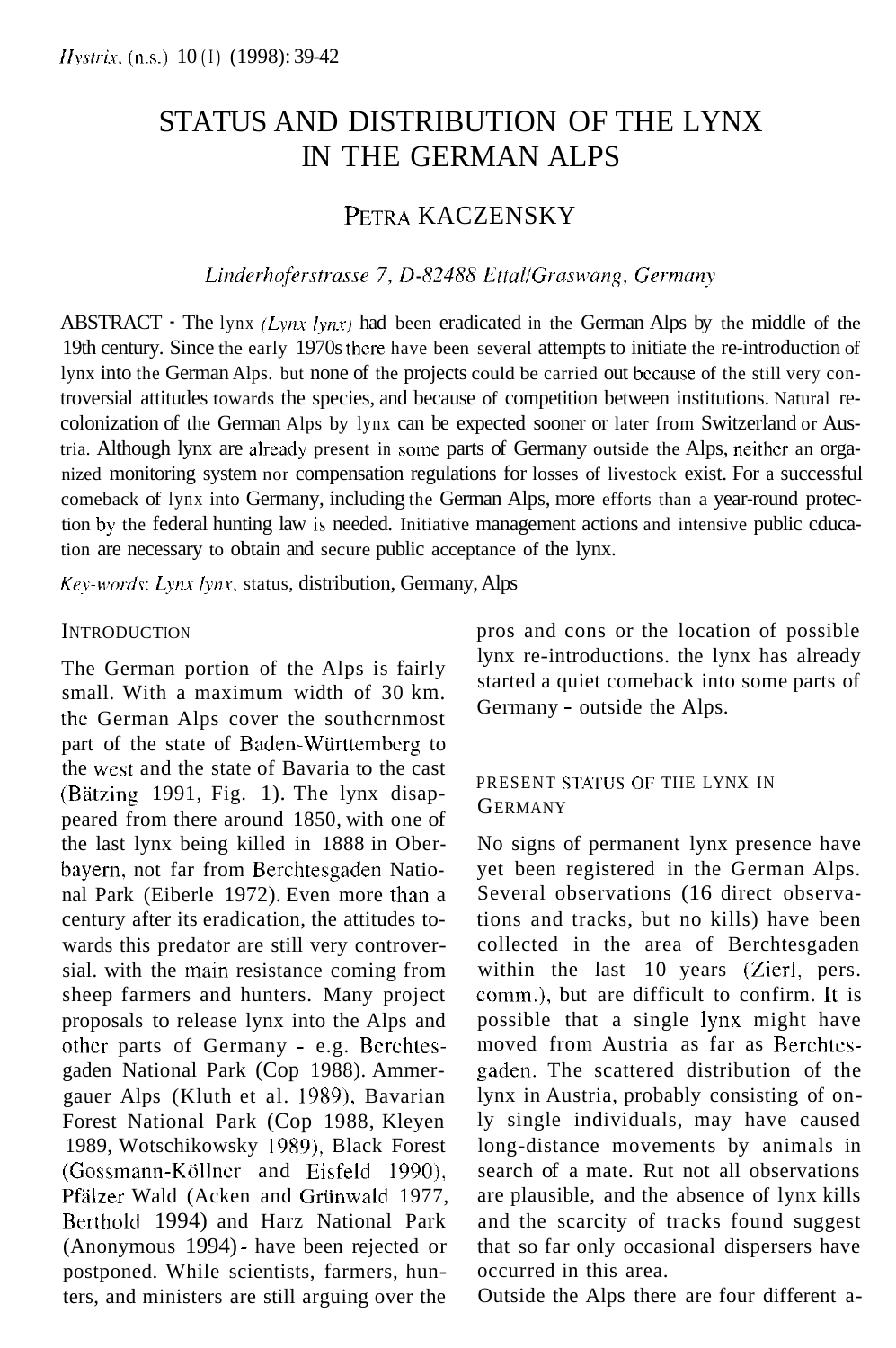reas with confirmed lynx presence (Fig. 1): the Bavarian Forest (Linn 1994) and the Fichtelgebirge (U. Wotschikowsky. pers. comm.), where lynx move in from a re-introduced population in Sumava National Park (Czech Republic), the Black Forest (Hockenjos 1990) and the Pfalzer Wald (E Berthold, unpubl.) where lynx presence probably resulted from illegal release of individual. Lynx arc also believed to be present in the Elbsandstein area, but signs of lynx presence described by Riebe (1994) are of questionable reliability. No lynx are (permanently) present in the German Alps. Immigration of lynx from Austria, the area of Lungau (70 km from the border) being the next region with confirmed lynx presence (Huber 1995), is possiblc and should be expected sooner or later. The chances for a natural re-colonization of the German Alps by lynx will entirely depend on the expansion of the Austrian and the Swiss lynx population, because the lynx populations in the Bavarian forest and the Black Forest are isolated from the Alps by unsuitable habitat.

In German federal hunting law, the lynx is listed as a species with year-round protection, and permits for legal shooting cannot be issued (BJagdC, *52,* Tierarten; BJagdG, *\$22.*  Jagd- und Schonzeiten). At prcsent, there is no regulated compensation for damage caused by lynx. In a few places private organizations volunteer payment. For example, in one region of the Bavarian Forest the local hunters association is paying DM 100.00 for every wild ungulate killed by lynx - so far they have paid for two (U. Wotschikowsky, pers. comm.) - and for the planned re-introduction of lynx in the Black Forest the money for compensation is expccted to be covered by sponsors (H. Dolle, pers. comm.). There is no systematic monitoring system in place. All information has been collected by interested people **or** organizations. and there are no standardized forms and no central data base on lynx observations in Germany.

#### **DISCUSSION**

The discussion about lynx in Germany is mainly focused on whethcr and where to reintroduce this feline. There is nothing wrong with re-introducing the species into suitable habitat - and large parts of the German Alps arc suitable habitat - it is equally important to collect data on the status of existing populations (e.g. Bavarian Forest, Fichtelgebirge), and to develop management plans that include public education, damage compensation, and monitoring. Even if re-introductions will never take place in the German Alps, we need to prepare for the immigration of lynx from expanding populations in neighbouring countries (through expansion or future re-introduction). For the re-establishment of the lynx in the whole range of the Alps, it is important to close the gap between the eastern nucleus (Slovenia and Austria) and the western nucleus (Switzerland. France and ltalyj in order to allow an exchange of genetic material by dispersing individuals. The small German portion of the Alps will not be critical for this purpose. but Germany signed the Bern Convcntion and therefore has the legal responsibility to support the rc-establishment of this predator. To achieve long-term acceptance of large prcdators. not only by the urban but also by the rural population, much education is still required. For example, a step into the right direction has been taken with an even more controversial predator in Brandenburg. There. in collaboration with different interest groups, a management plan for wolves is being prepared before any problems have occurred (Ch. Promberger and D. Hofer, unpubl.).

ACKNOWLEDGEMENTS. I would like to thank all people who provided oral or written inlormation on the situation of the lynx **in** Germany, **in** particular lllrich Wotschikowsky of the Munich Wildlife Society.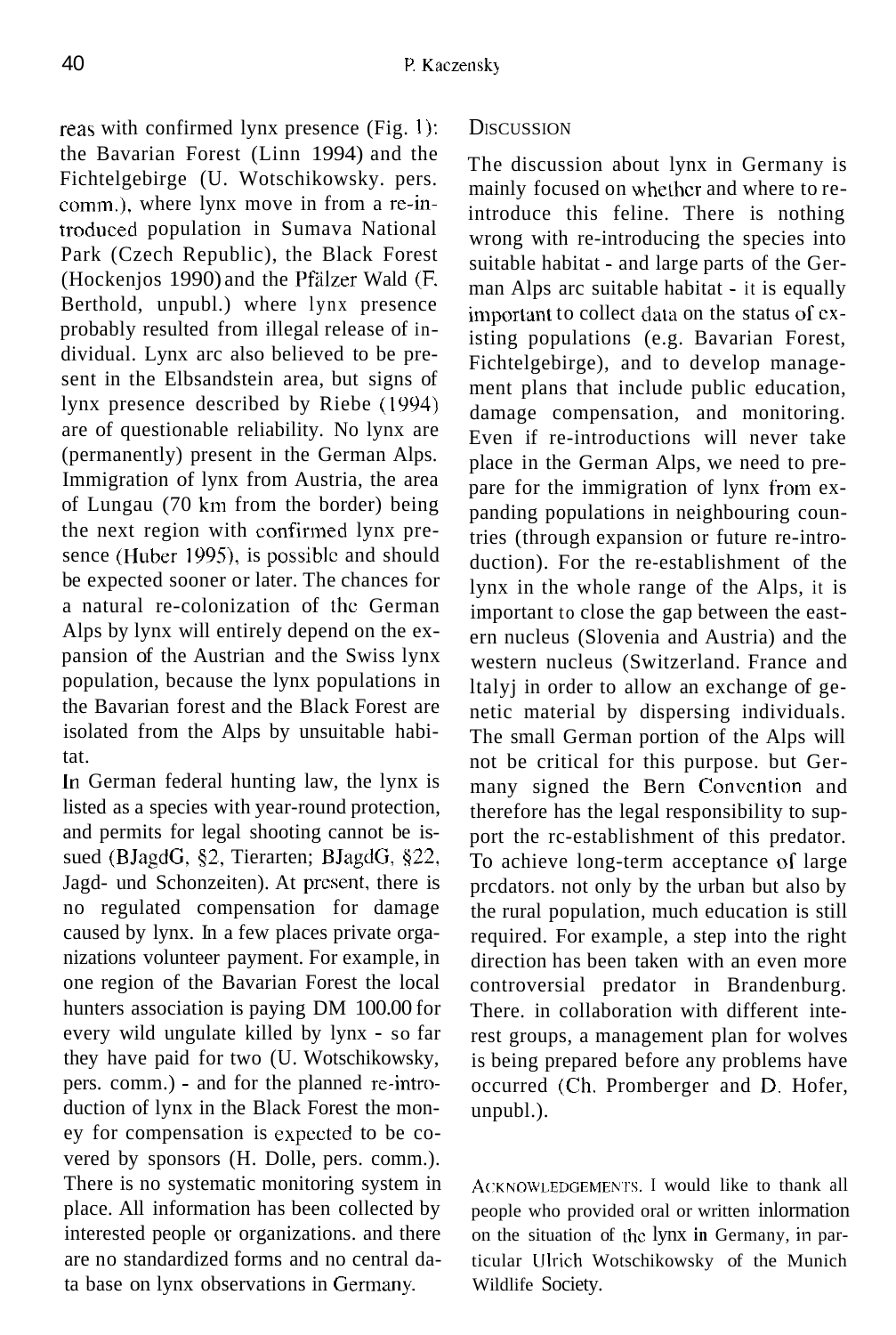

Figure 1. Lynx distribution (dark shaded areas) in Germany relative to the Alps (light grey area). Question marks represent uncertain lynx presence.